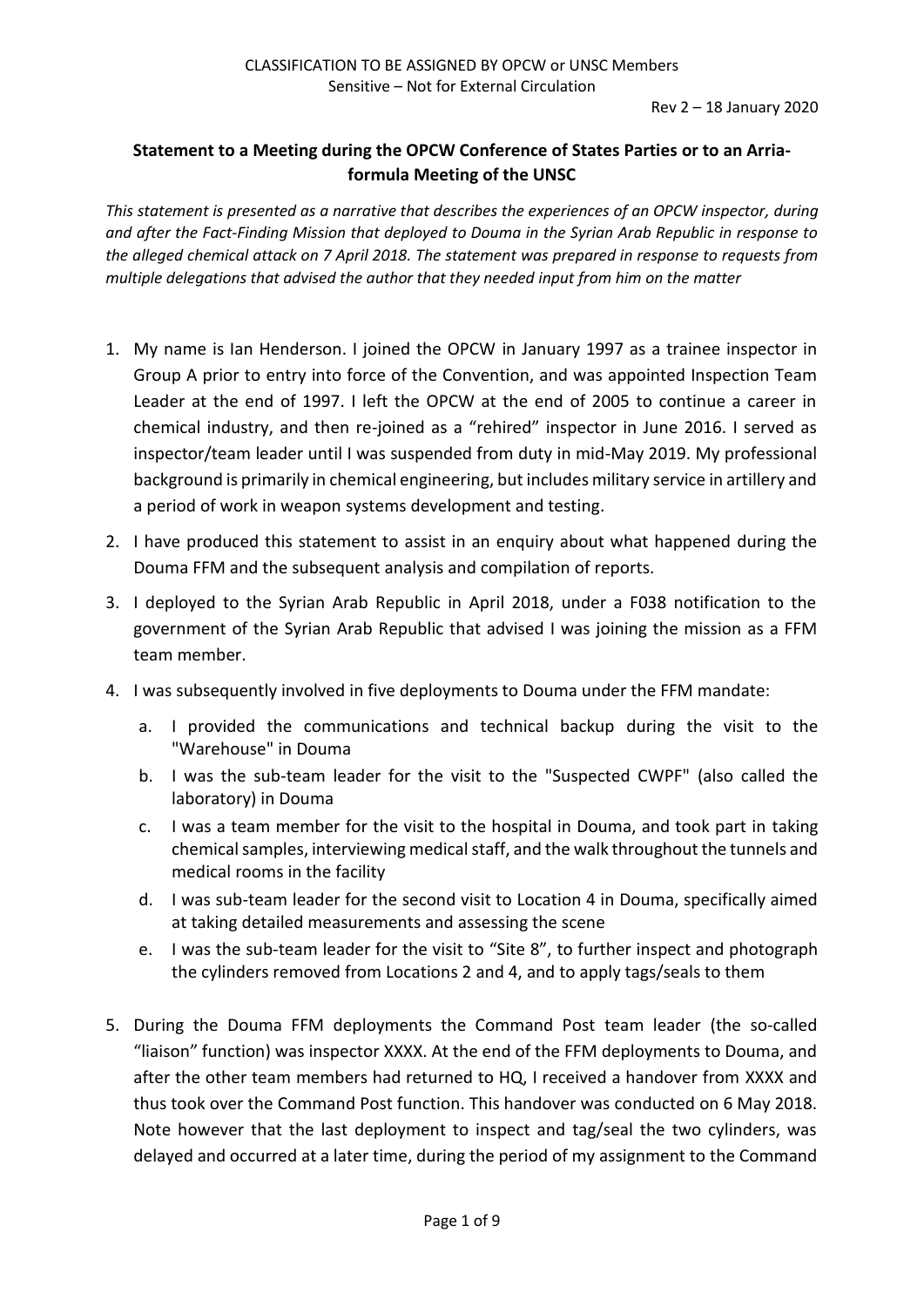Post (CP) function.

- 6. After completion of my service as CP team leader, I returned to The Hague in early June 2018.
- 7. The last week of June saw the incident of "last-minute" unexpected modifications to the FFM Interim Report, contrary to the consensus that had been reached within the team. The report had been changed to reflect a conclusion that chlorine had been released from cylinders, as well as other significant changes in content. One of the FFM team members, XXXX, intercepted the modified text and reported this directly to the Chief of Cabinet. He was informed the changes did not come from the Office of the Director-General.
- 8. The FFM team was instructed to resume work and arrive at an interim report that reflected agreement amongst all team members. There was disagreement over the correct context of reporting analytical results, but FFM Alpha team leader, Sami Barrek, advised that he was entitled to make unilateral changes and did not require consensus. Apart from this issue, the text of the interim report was agreed and it was issued.
- 9. During last-minute discussions about the appropriate context of reporting analysis results in the then-corrected interim report, I was urged by a staff member who had been assigned as mediator, that "we have been told by the first floor that we have to make it sound like we found something". I shall identify the staff member verbally, in his presence, should this be required.
- 10. In the "Summer Plan" issued by the team leader on 26 June 2018, I was tasked with the L*ocation and Munition* (cylinder) study, including "To review all data available on opensource or collected by the team"; and "To come up with a thorough analysis and assessment".
- 11. All FFM team members were called to attend a briefing from a three-person US delegation on 5 July 2018, where they presented their findings that "proved" the alleged chemical attack and death of victims. I attended the briefing.
- 12. Over the summer period I worked together with other FFM team members in the  $7<sup>th</sup>$  floor secure work area assigned to FFM Alpha. At that stage the only FFM personnel working there were the ones that had now been designated as "core team". I did however continue with informal consultations with members of the FFM who had deployed to Douma. The core team announcement caused some confusion as, with the exception of one paramedic/HSS inspector, no FFM team members that had deployed to Douma were included in this so-called core team.
- 13. From the start I worked with SSA contractor XXXX, a former CWMS inspector, who had also been assigned to the "munition" study (despite being a SSA contractor, XXXX had also been assigned as a FFM core team member). Although he had not deployed to Douma (or to Country X), XXXX had compiled a good starting summary of data, information and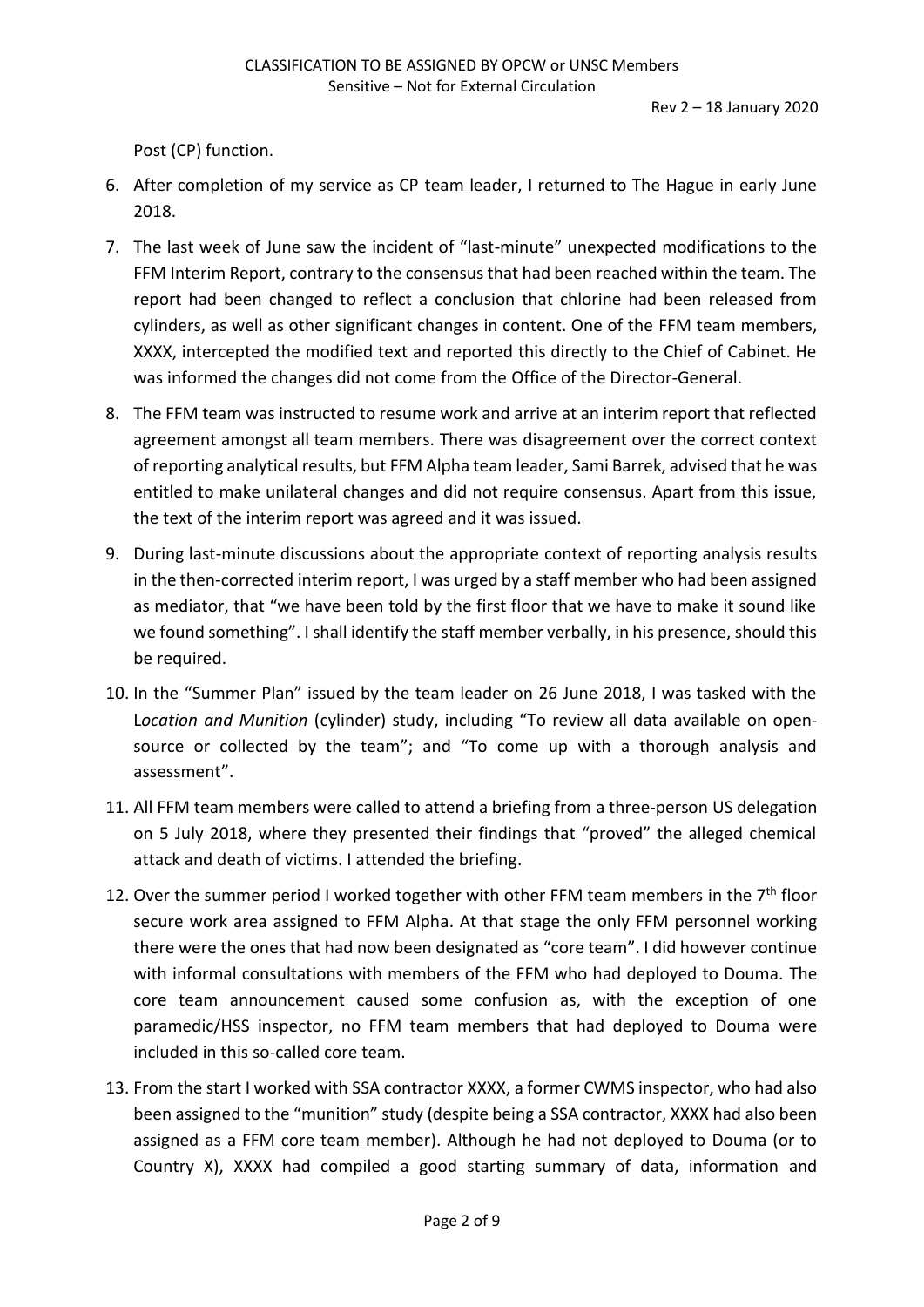Rev 2 – 18 January 2020

photographs, and had prepared a preliminary analysis on the cylinders. We worked constructively together until I later became sidelined by the team leader. During this time, I progressed the analysis and developed a proposed methodology for ongoing work on an engineering and ballistic assessment of the two cylinders.

- 14. The main priorities in analysing and investigating the situation of the cylinders at Locations 2 and 4, included (i) to clearly organise the facts, i.e. what we had, what we understood and what we didn't know; (ii) identify the work that we needed done by qualified experts in order to provide an understanding of what had happened; (iii) identify suitably-qualified international experts in these fields of study (such as pressure vessel design, computational analysis, impact analysis, metallurgy, mechanical properties and ballistics); and (iv) develop scope-of-work documents that could be used to engage with potential vendors/contractors and for them to propose their methodology, and against which to provide their proposals and quotations to perform the work. This is how engineering work is controlled.
- 15. I shared my thoughts with FFM team members, both the core team (formally) and with some of the Douma team members, to ensure a continuous peer review to make sure we were on the right track. I developed the scopes of work and the list of qualified institutions, and provided these to the team leader for approval. He advised that they had gone to the "first floor" (Office of the Director-General), but I never received any response. This troubled me, as I was the only engineer working in this area, and the other team members (other than XXXX, whose input I valued) were analytical chemists and paramedics (Health & Safety Specialists). I considered it my responsibility to get the engineering work conducted properly.
- 16. In addition, at the end of the summer period when the team leader returned from holiday, I experienced some further difficulties, including: (i) I found there was a former FFM team leader, who was reportedly no longer associated with the current work, working within the FFM secure workspace (reportedly still completing a lessons-learned report). I reported this to the Head, Office of Confidentiality and Security, but nothing transpired. I later continued my work on the FFM engineering analysis in my secure office in the Inspectorate CBCP (Capacity Building and Contingency Planning Cell) area; (ii) I organised a meeting with an associate, a toxicologist from the Dutch Department of Defence. After setting up the meeting, briefing her and preparing to commence, I was informed by the team leader that I did not have clearance to take part in this activity and was instructed to leave; (iii) I was told that I no longer had access to any FFM materials because I had not been designated a "core team" member; (iv) I received more informal indications, mostly by being sidelined and ignored, that my input was simply not wanted (by the team leader); (v) I found that an external consultation with experts in my field of study was going to be held, by others, without informing me; and (vi) finally, I received an email from the team leader advising me essentially to stop work.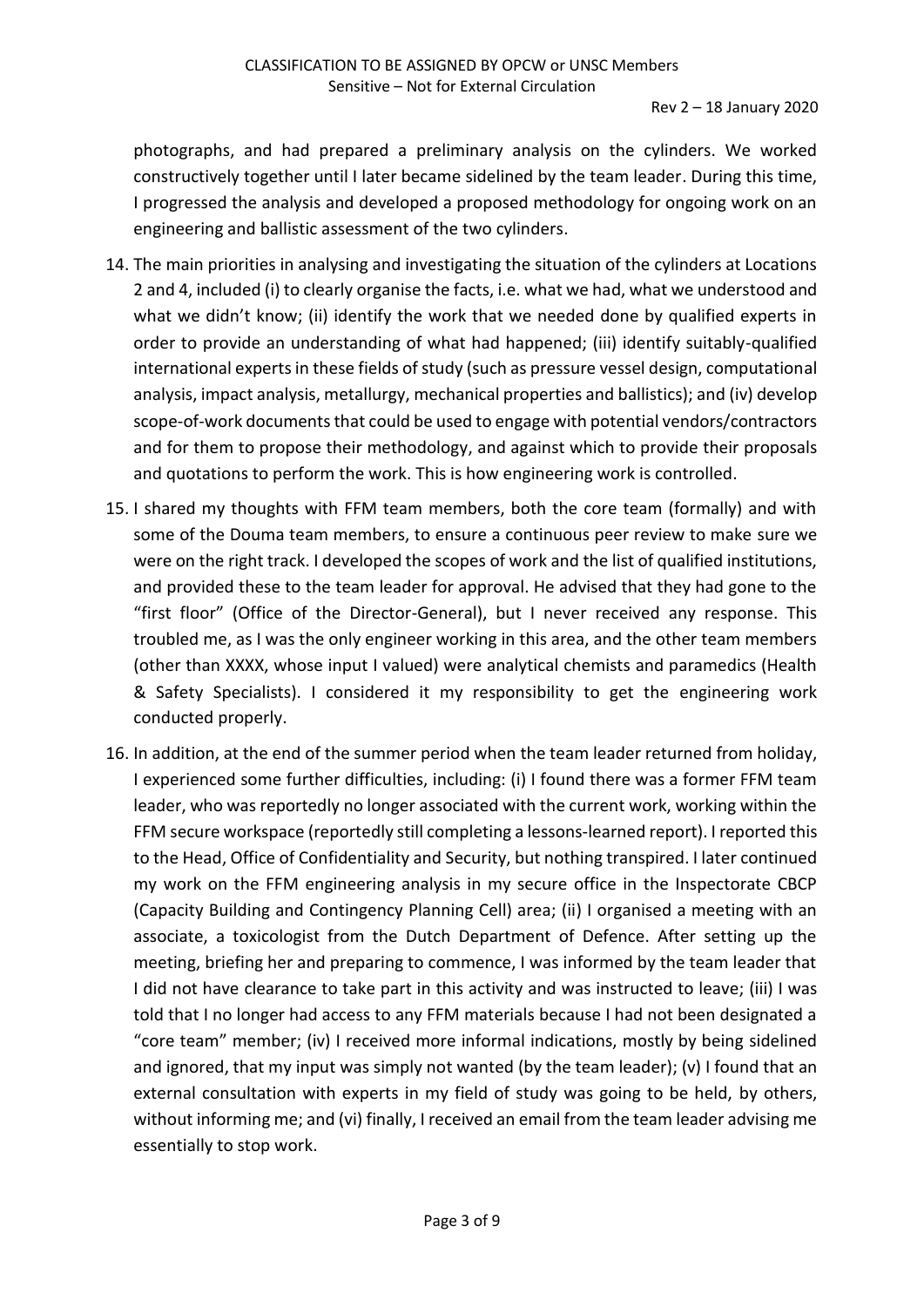- 17. I related this to personal discomfort of the team leader with my continued involvement, perhaps because he viewed some of my suggestions as criticism of his methods, and to the earlier incident with the "modified" interim report. At this stage I developed early misgivings that, perhaps, there was no desire to have the engineering work conducted in the transparent, professional manner I had proposed, but did not yet share my concerns with any of the FFM team members.
- 18. I remained concerned about the approach of the FFM team leader. My main concern was that there was nobody within the team with the required knowledge and expertise to conduct the engineering study, in particular the generating and management of scopes of work for external experts, and the continuous assessment of their technical work. I held meetings with the Head of Operations and Planning, the Director of Inspectorate, and the Chief of Cabinet to inform them of my concerns. The Chief of Cabinet appeared to appreciate my concerns and was (I thought) sympathetic. He stated at the end of the meeting I held with him "I don't see why both studies can't be done".
- 19. I took this as tacit approval to continue. I advised team members that I was going to complete the engineering analysis, with possible assistance in the provision of sophisticated engineering tools and computational platforms that the OPCW does not have. This was a responsibility I had taken on, and I intended to complete the work and, after peer review by FFM team members, submit it through the correct channels to the FFM team leader for assessment together with all other work that was being carried out.
- 20. During this period, I submitted a request to the team leader, for the Douma FFM team members to be briefed or updated on the progress of the investigation. I asked whether any team members would be given an opportunity to review the report during its compilation. I repeated this request a number of times up to the time of issuance of the main FFM report (although, as a result of the secrecy around the FFM report, none of us in the Douma team had any knowledge of the status or timing of the planned issuing of the report), but all requests were declined or simply ignored.
- 21. I had finalised the project proposal documents and scopes of work, and generated a list of qualified external experts who could assist in the engineering study. I engaged with selected vendors, using secure encrypted transmissions and providing (at this stage) only unclassified open-source information, and obtained proposals. These included proposals from two consultants that appeared to be best-qualified to do the work; however, the team leader had advised that we would not work with private companies so I stopped that line of enquiry.
- 22. After further discussions with another two potential experts, I developed a final agreed scope of work and received a signed authorisation from the Director of Inspectorate, including an agreement with the assisting institutions on the technical scope of work and the handling of confidentiality. I provided a face-to-face briefing and handed over to them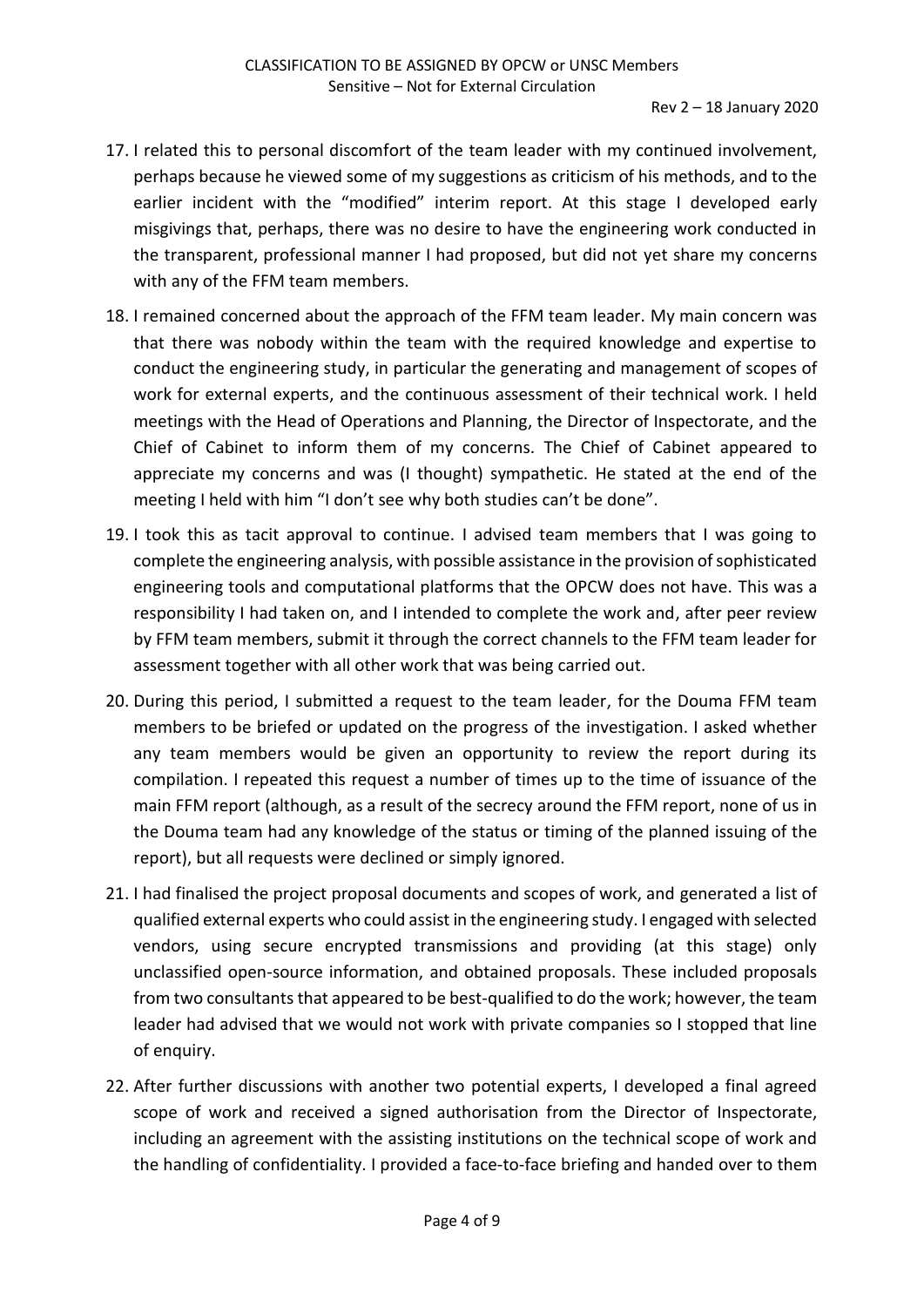(certified by C-16) a package of technical information we had compiled for the execution of the work.

- 23. The work on engineering analysis of cylinders at Locations 2 and 4 continued during the period September 2018 to January 2019. During this time, I continued work within the TS in parallel with (and, where required, independent of) the work being conducted by the external experts, in particular with regard to the cylinder observed at Location 4. It was necessary to source the appropriate expertise, both from within the TS and, where necessary, from outside (using only non-classified materials), to build up an understanding on the situation. All work was peer-reviewed by Douma FFM team members who had deployed to the sites.
- 24. During this time, I maintained contact with XXXX and continued sharing views with him; however I did realise that his situation had become somewhat difficult with regard to the confusing situation with ongoing FFM analysis in this area. Not wishing to compromise his situation, I had to limit our work interactions. I did, however, have the impression that we were working towards the same conclusions throughout this entire period.
- 25. The engineering work was completed in January 2019, and I compiled the findings into a detailed executive summary. This was reviewed by Douma FFM team members, by the FFM "core team" CWMS former inspector (XXXX), and by a small number of other trusted TS staff members who had expertise in specific areas, on a "need to know" basis. The review was done by providing a controlled hard copy by hand to recipients, onto which they would write comments and return to me. This review was considered necessary and responsible, in that I knew (after the analysis had been completed) that these would be unpopular findings; therefore, I wanted to make sure there were no objections to any of the facts, observations, methodology used or findings reported in the summary.
- 26. On 26 February 2019 I met with the FFM Alpha team leader (Barrek) to hand over the report on my engineering analysis on the cylinders. He declined to take receipt of it, stating that he had been instructed not to accept it. I then tried to submit the report to the newlyappointed Head of FFM, Boban Cekovic, but he too advised that he would not be the one to accept it, and suggested I hand it to the Chief of Cabinet.
- 27. The Chief of Cabinet was not in the building at that moment, and I was about to leave the office for a period of two days. I had no idea on the current status of the "main" FFM report, and nobody could (or would) provide any information on when it was planned to be finalised. I had heard rumours that the report was being drafted and "may soon be going to the first floor for review", so although I couldn't believe the report would be finalised without the findings from the engineering assessment, I was worried that there was the possibility of a misunderstanding. On 28 February 2019 I therefore deposited the engineering summary at the Document Registry (the secure archive) for collection, and informed all appropriate FFM management by email.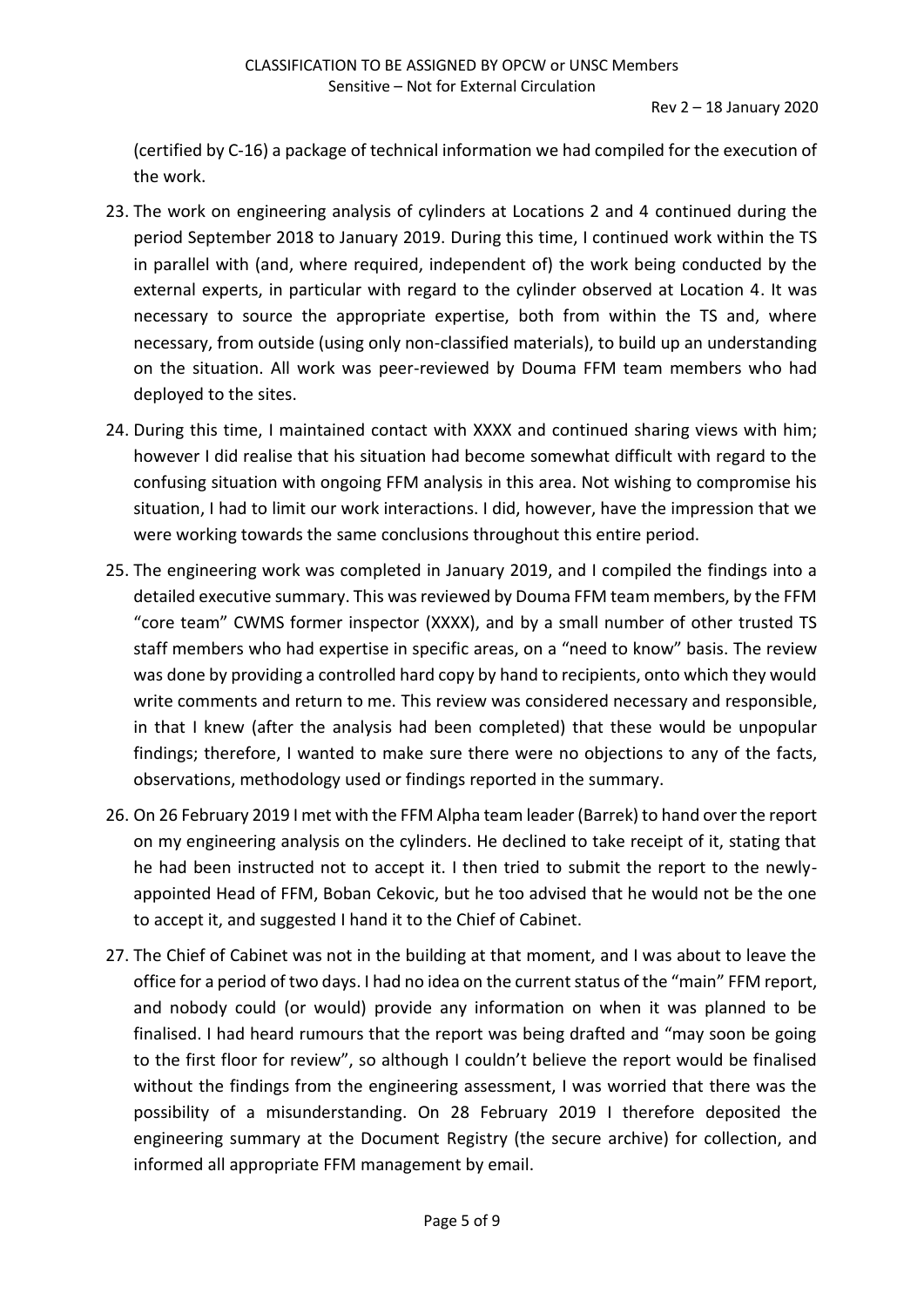- 28. The Chief of Cabinet replied with an email in which he instructed "remove the document from the Registry, and remove all traces, if any, of its delivery and storage there". He proposed a meeting to assess the situation and decide what to do with the document.
- 29. The report was collected from DRA by the Head of Operations, who had been instructed (by the Chief of Cabinet) not to read it. The Head of Operations deposited it in a secure document locker in his office, and it remained there, unread, until I collected it three weeks later.
- 30. At the end of that week, on the evening of Friday 1 March 2019, the FFM report on Douma was released by the TS. I was shocked by the decision to release the report without having taken into account the engineering report, as all the FFM management knew it had been submitted. I had expected the report to reflect the situation that had been the consensus of the Douma FFM team after the deployments, and for the assessment of the cylinders to be consistent with the findings of the engineering assessment, but found the complete opposite. I saw what I considered to be superficial and flawed analysis in the section on the cylinders at Locations 2 and 4.
- 31. In the weeks following the incident, I attempted to redress the situation internally in a way that would not damage the credibility of the TS. This included the following:
	- I held discussions and meetings with the Chief of Cabinet, the (newly-joined) Director of Inspectorate, Head of Operations, Head of the Office of Confidentiality and Security, Director of the Office of Strategy and Policy, and the Acting Director of the Office of Internal Oversight.
	- I requested a meeting with the Director-General, as I thought the situation was serious enough to warrant him being made aware of it. The request for meeting was denied and I was informed by a senior manager that "you will never get to the Director-General, and if you try and go around me to get to him, there will be consequences". I shall identify the senior manager verbally, in his presence, should this be required.
	- I drafted a memorandum to the Director-General, through the Director of Inspectorate. This was reviewed by the Chief of Cabinet and was not delivered to the DG.
	- I deposited a dossier with the Acting Director of the Office of Internal Oversight, together with a memorandum requesting an investigation by OIO into the situation of the FFM report. Months later I was informed that nothing would be done, as this was now seen as outside the scope of the activities of the Office of Internal Oversight.
- 32. All the initiatives listed in paragraph 31 above, were aimed at identifying what, in the view of the inspectors from the Douma FFM team, had gone wrong, and correcting it. There were three elements to my request: (i) an internal (closed) briefing for the members of the Douma FFM team with the drafters of the FFM report, where the drafters would explain what new information had been provided or new analysis conducted, that had turned around the situation from what had appeared to be clear at the end of deployments to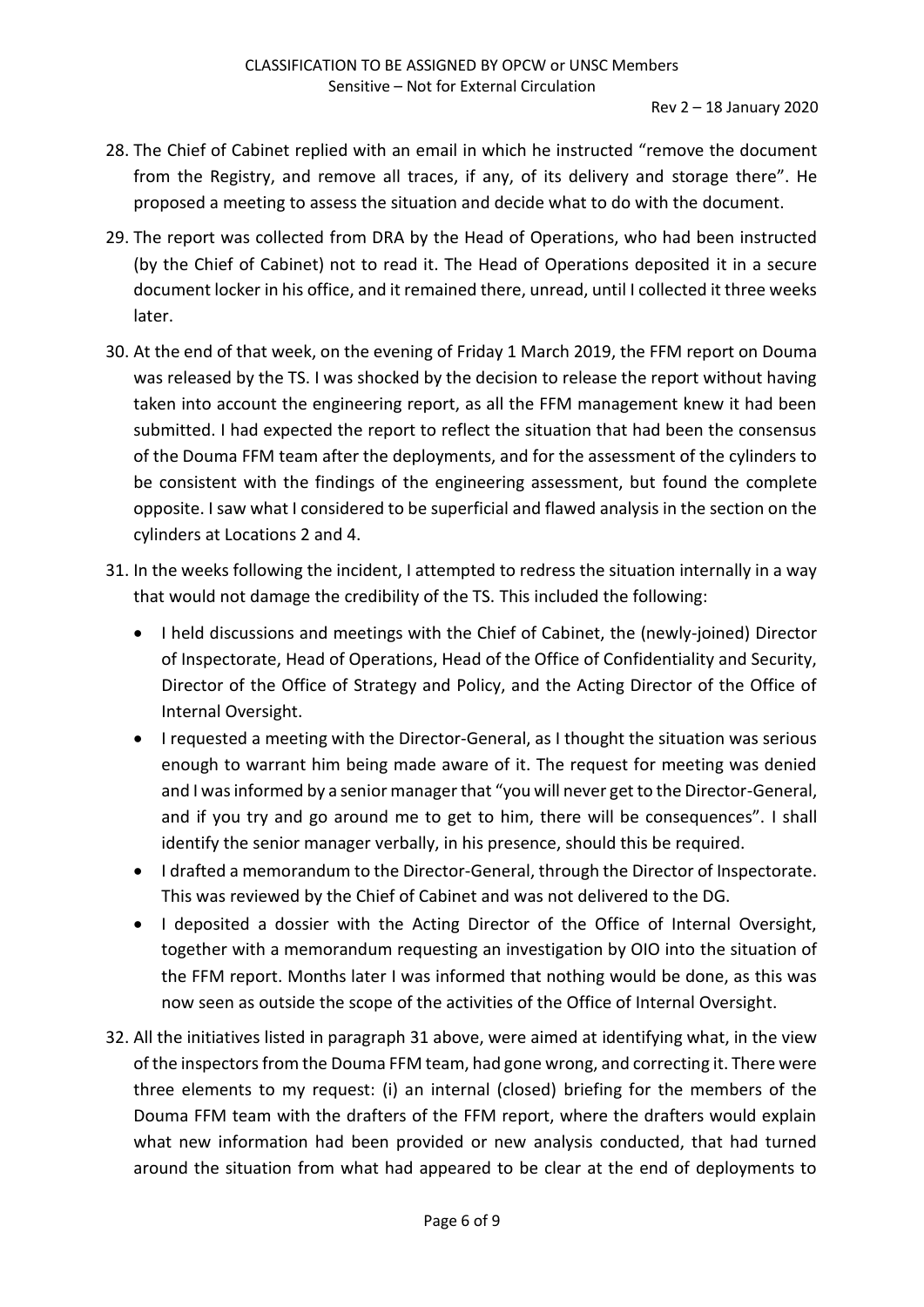Douma; (ii) an internal meeting to bring the "three experts" who had performed the engineering analysis quoted in the FFM report, to establish how they had arrived at their conclusions and compare this with the approach of the engineering analysis performed by me (and the external institutions). This would be a technical discussion, comparing the information and inputs used and methodology applied, and interpretation of results, and would very quickly identify any flawed approaches and would help clarify the situation; (iii) an internal investigation into the management practices that had been used for controlling the FFM work, in particular the complete exclusion of team members who had deployed to Douma, to establish to what extent this may have compromised the integrity and quality of work.

- 33. Throughout this period, I acknowledged there was a possibility that I could be wrong, but stressed that I was not the only one with concerns. Investigating the situation would bring things to light and potentially defuse the situation.
- 34. All requests were denied. Whilst many in management were shocked and concerned, and all expressed sympathy with my concerns, the responses I received included "this is too big"; "it's too late now"; "this would not be good for the TS reputation"; "don't make yourself a martyr"; and "but this would play into the Russian narrative".
- 35. During March 2019 I was invited to provide an informal briefing on my role in the Douma FFM to the newly-established Investigation and Identification Team (IIT). I was informed that whilst their team at that stage consisted only of the newly-appointed Director/Head of IIT and internally-appointed (or seconded) team members from the TS, they nevertheless wished to "get started" on the work facing them. At the start of the briefing I asked the Head of IIT, Santiago Onáte, whether he could confirm they had the clearance to discuss and receive FFM confidential information, and he confirmed this. I asked what they wished to know, and he replied "everything". I subsequently provided the briefing and handed over an official copy of the Douma engineering summary. This was the only remaining official copy, as I had printed only two, and the other one was the one removed from the Document Registry by the Head of Operations, who had secured it until it was reclaimed and destroyed by me.
- 36. After this, in one of the meetings I had with management, I was invited to hand over the engineering summary (which the IIT already had received from me) and all other materials, including electronic media, in my possession related to the Douma FFM and engineering assessment, to the IIT. This was done on 29 March 2019. After the handover, all laptops, hard drives and other electronic media in my possession that had been used for the Douma FFM engineering work, was impounded by officers from the Office of Confidentiality and Security.
- 37. At this stage, the FFM engineering summary had still not been provided to the FFM team leader or Head of FFM. They were aware of its existence but had not been allowed access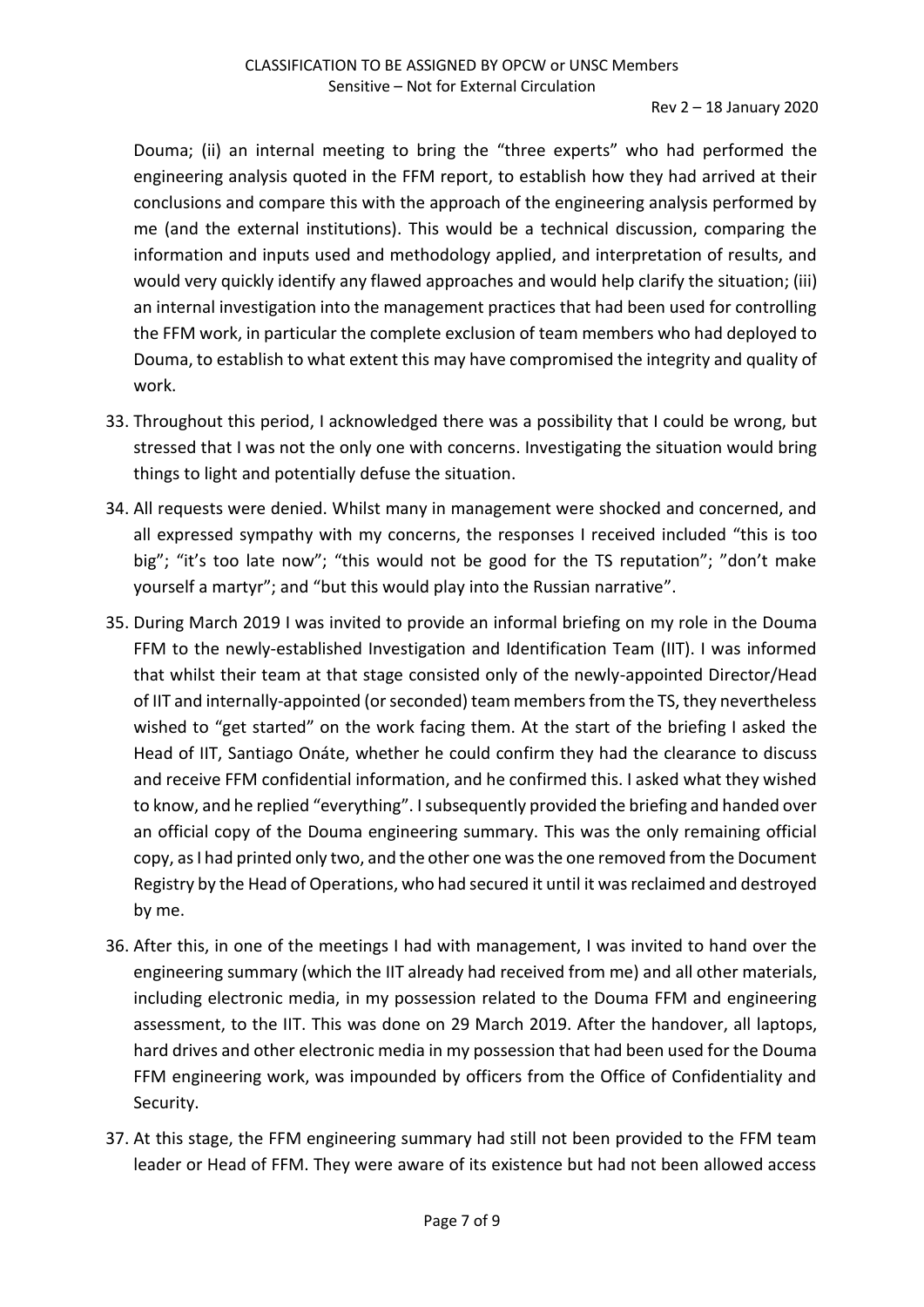to the document.

- 38. On 13 May 2019 I was informed that a review version of the engineering summary had been posted on the internet. I was shocked to find out that it had my name and hand-written notes on it. I had not been informed by anyone that this was going to be done.
- 39. On 14 May 2019 the TS Media and Public Affairs released a statement in which it was said "Henderson was never a part of the FFM", which seemed to us (the Douma team) to be either a mistake or an unwise approach to try and discredit the engineering summary. I sent an email to the Media Branch, copied to relevant persons in management, requesting that this error be corrected in any subsequent communications.
- 40. The following day, 15 May 2019, I was suspended from duty and escorted by Security from the OPCW building. The suspension was related to "your conduct in connection with the possible unauthorised production and/or release of a document regarding the Secretariat's Douma investigation", for which an investigation was to be initiated. This ended my twelve years of service with the OPCW.

## **Summary and the Author's Recommendation**

- 41. In summary, it appears to me (and a number of other inspectors, including the Douma team members) that the post-mission analysis and reporting on the Douma investigation was controlled in order to reach the conclusions that were reflected in the FFM report. That, however, is a perception, and while supported by extensive circumstantial facts, is not the key to my concern. I shall limit myself to facts and transparent, peer-reviewed technical work. The facts shall speak for themselves. I, and others, concluded an extensive, transparent and professional engineering study, the results of which are summarised in the engineering summary document. There is extensive background material, some of which has been shared with the IIT, that describes the data, information, assumptions, inputs, methodology and results from this work. The work was carried out by reputable international experts and by those best-qualified in the TS to contribute, and was reviewed by Douma FFM team members and other qualified persons. The results are, in my view and in the view of the expert institutions, very clear and technically indisputable.
- 42. However, it is the method of scientific rigour that dictates that one side cannot profess to be the sole owner of the truth. It should follow the tried and tested method of scientific debate and peer review, leading to consensus. This requires the three "independent experts" to present and defend their work in a scientific/engineering forum, together with the same from myself. This should lead to an understanding of the differences and, hopefully, lead to consensus. Should consensus not be reached, the next stage would be to assemble a panel of agreed impartial, suitably-qualified experts to assess the two competing views and to make a judgement. I have no doubt that this would successfully clarify what happened in Douma on 7 April 2018.